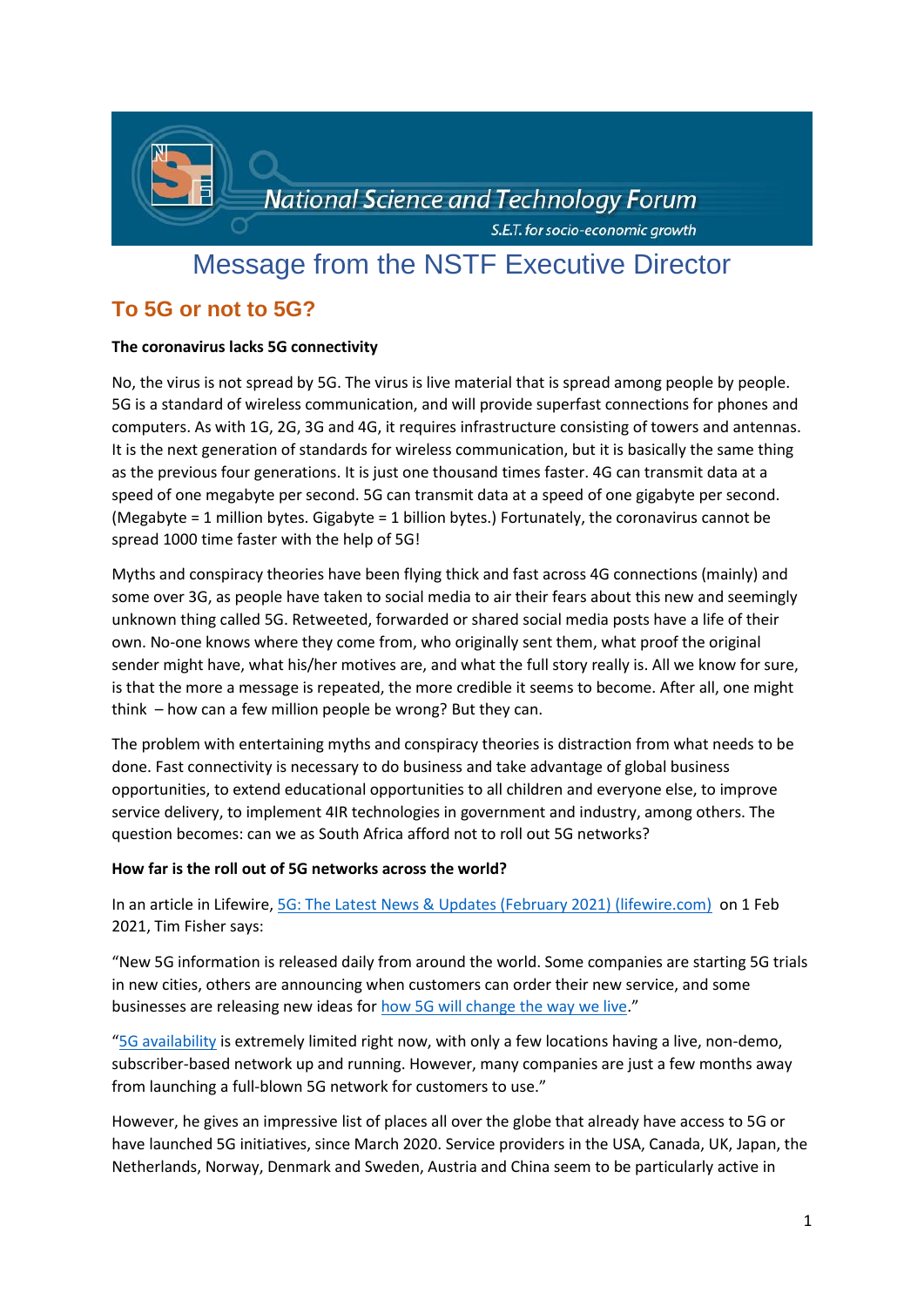establishing 5G networks. In the USA, Verizon boasts that more than 230 million people in [over](https://www.verizon.com/about/news/verizon-extends-5g-coverage)  [2,700 cities](https://www.verizon.com/about/news/verizon-extends-5g-coverage) can access their 5G network.

Others like Australia, Israel, Germany and France, e.g. are also on track to provide 5G coverage to their citizens. In short, it is again highly developed countries that are first to provide 5G connectivity, all through private companies.

#### **What about the rest of the world?**

Here are two interesting developments:

- **November 18**: Nokia and Claro [will showcase the power of 5G](https://www.nokia.com/about-us/news/releases/2020/11/17/nokia-and-claro-showcase-the-power-of-5g-in-colombia/) in Colombia's largest trial. It will cover mobile and FWA and use cases like enterprise private wireless solutions and remote and immersive education.
- **January 5**: Singtel transforms payphone booths [into 5G-powered multimedia kiosks](https://www.singtel.com/about-Us/news-releases/singtel-launches-unboxed-lite-5g-experience-zones-on-orchard-road0) in Singapore.

#### **What about Africa?**

- **May 4**: [Vodacom turns on 5G in Africa,](https://www.vodacom.com/news-article.php?articleID=7485) in Johannesburg, Pretoria, and Cape Town.
- **November 30**: Nokia and Airtel Kenya come to a three-year deal to [bring 5G to Nairobi.](https://www.vanillaplus.com/2020/11/30/56045-nokia-airtel-kenya-lay-5g-foundations-nairobi/)
- **November 30**: Togocom and Nokia [begin deploying 5G in West Africa](http://www.globenewswire.com/news-release/2020/11/30/2136222/0/en/Nokia-and-Togocom-deploy-first-5G-network-in-West-Africa.html) with the introduction of the network in Togo's capital Lomé.

South Africa is once again in the middle, on track to follow the developed world, amidst the challenges of having our other leg in the underdeveloped world. It is clear that SA will be left behind if we do not move fast with the rollout of 5G networks. It is also obvious that SA will lead the rollout of 5G in Africa, with opportunities to do business across Africa and improve people's lives at the same time.

\*\*\*\*

# **The NSTF provides a platform to be informed**

The representatives of professional bodies belonging to the NSTF decided that we should shed light on the dark myths and scientific and technical realities surrounding the rollout of 5G infrastructure and devices. On 23 November 2020 we held a webinar on **Internet of Things Technologies and 5G rollout**, where Dr Fisseha Mekuria (Chief Researcher at the CSIR: Networked Systems and applications, Next Generation Enterprises and Institutions, and Head of the CSIR Smart Spectrum team that won the [NSTF Award for Innovation in a Corporate Organisation](http://www.nstf.org.za/role-model/smart-spectrum-sharing-team/) recently) and Mr Sean Laval of Sqidnet, gave very detailed and informative presentations. The online event was hosted by the NSTF's [Professional Bodies and Learned Societies](http://www.nstf.org.za/memberships/professional-bodies-proset/) sector called pro*SET*. The media release which explains in a thorough but accessible way, what was presented, can be found here: [20IoT5GmediaRelease.pdf \(nstf.org.za\)](http://www.nstf.org.za/wp-content/uploads/2021/01/20IoT5GmediaRelease.pdf) and Dr Mekuria's talk can be watched here: [Dr Fisseha](https://www.youtube.com/watch?v=z9HOT5rzZkc&list=PL4z1BKAYN2zyTL08ntYHgysCaBP0DV4YO&index=2)  [Mekuria 5 G+ Tech Standards & IoT -](https://www.youtube.com/watch?v=z9HOT5rzZkc&list=PL4z1BKAYN2zyTL08ntYHgysCaBP0DV4YO&index=2) YouTube.

All of the webinar was interesting, but reflecting on it afterwards, we thought the public needs more straightforward answers to their questions about 5G. What is it? Why is it necessary? Is it harmful to human health? What is the situation with property rights and the erection of towers? Etc.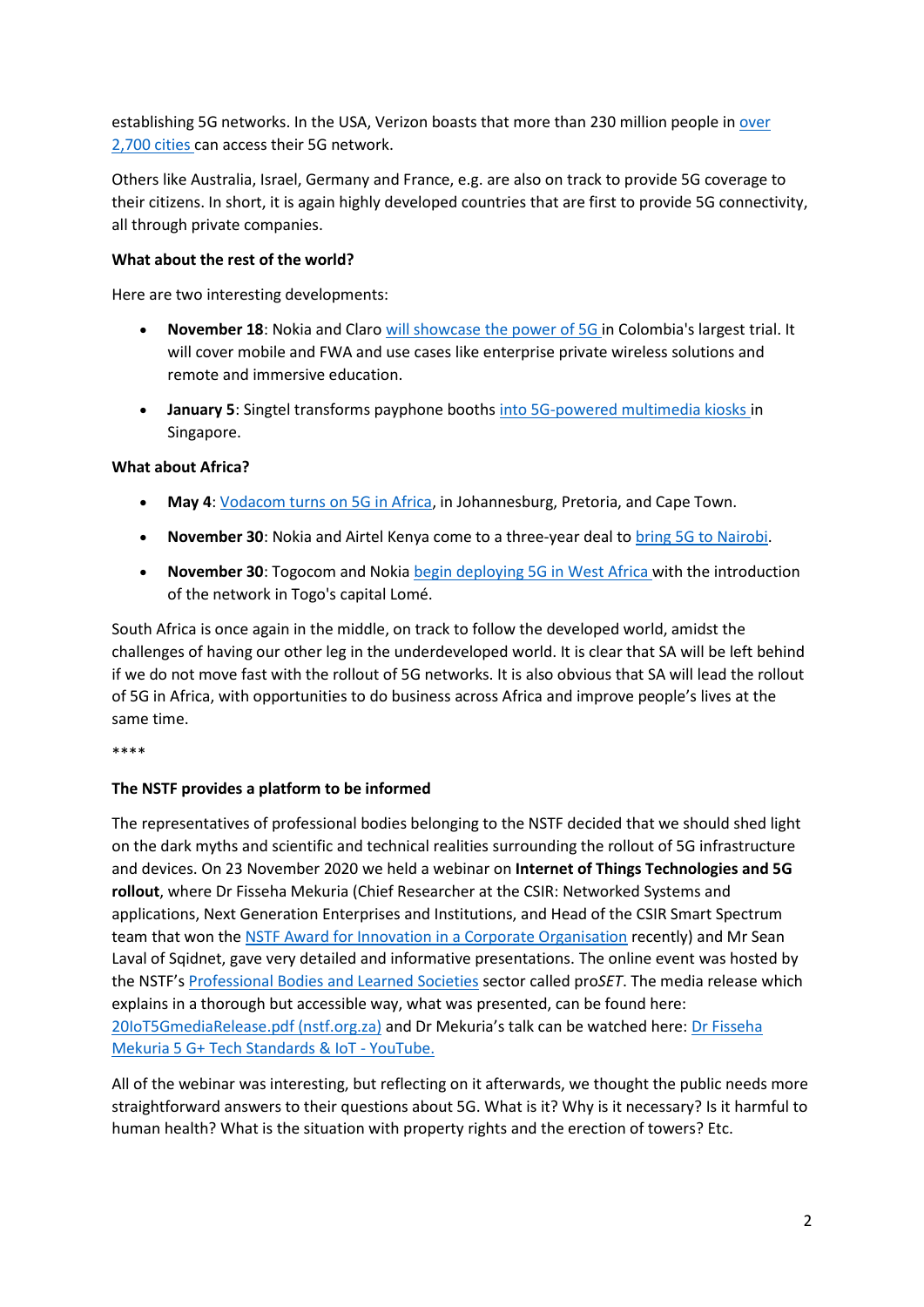I cannot provide answers to all your questions and concerns. We hope to have an event to follow up on the one in November where the online audience can learn more. However, here I relate what was explained about 5G specifically during the webinar and point to online resources that might be useful to put people's minds at ease.

#### **The radio wave spectrum**

5G, like the previous generations, is about radio waves – they are used for all cell phone communications, radar, navigation, and to broadcast television and radio. The radio spectrum can be divided into licensed and unlicensed bands. Licensed bands can only be used by the company that licenced and paid for it. Unlicensed bands are not exclusive but are regulated.

Radio waves can travel through air, water, and solid material. That is how we can communicate on our cell phones even when we are inside a building, and how we can listen to a radio or watch television while inside a building or car. Radio waves also can travel through space. Radioastronomy works on the principle that radio waves from far and deep in space can be picked up with instruments like the SKA – the Square Kilometre Array radio telescope in the Northern Cape.

A particularly clear explanation of the electromagnetic spectrum is provided by the educational site 'Science ABC': [What If We Run Out Of Space On The Radio Frequency Spectrum\(s\)?](https://www.scienceabc.com/innovation/what-happens-when-we-run-out-of-space-on-the-radio-frequency-spectrums.html)  [\(scienceabc.com\).](https://www.scienceabc.com/innovation/what-happens-when-we-run-out-of-space-on-the-radio-frequency-spectrums.html) The following graphic is from this page and gives a clear overview:



It is clear from this picture that the radio waves are on the low frequency side of the electromagnetic spectrum. So even if we refer to the high frequency spectrum used for 5G transmission, these are still low, compared to infrared radiation, visible light and harmful rays from radioactivity. There is no danger of the cancer and other health conditions and illnesses that radioactive substances can cause.

This article says that researchers all over the world are investigating ways to use the 'white space' between the allocated parts of the spectrum and "super-fast 5G devices that use signals of extremely high gigahertz frequencies may soon become a reality". ('Extremely high' being a relative term!) This will help to use the limited spectrum that is available more efficiently.

# **The path to the networked society**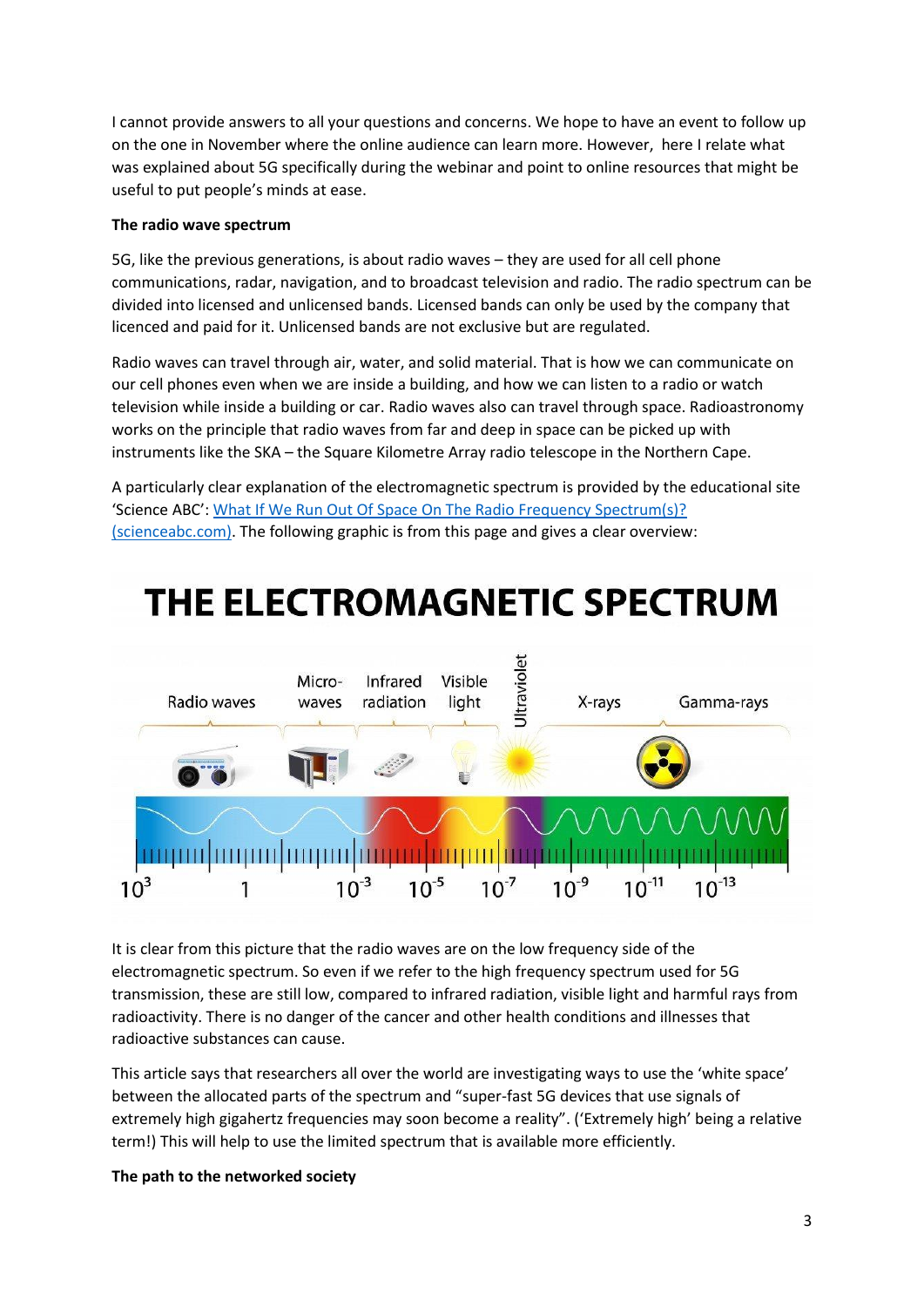Dr Fisseha Mekuria presented on **'5G+ Tech Standards & IoT: The path to autonomic networks and the networked society'**. He gave clear explanations about the 'standards' and 'generations of standards'. The following paragraphs are quoted from our media release.

# **The different generations**

The first-generation wireless network (1G) was developed in the 1980s. It supplied basic voice services using analog devices. From mid 80s through to the 90s, came the next generations of wireless networks – 2G and 3G. There was improved coverage and capacity. With 2G, the world saw the first digital standards. Mekuria explains that standards are verified by the ITU, a body that oversees networks globally. The standards ensure infrastructure compatibility with all the technologies involved 'talking' to the same network core. (The International Telecommunication Union – ITU – is a specialised agency of the United Nations that is responsible for Information and Communication Technology (ICT) matters.) The 3G wireless networks brought voice and other data activities: multimedia communications, texts and the internet. This standard needed to account for the great increase in people becoming connected, as well as new data activities. The 3G wireless networks also brought about the flexibility of working from anywhere.

With each new generation of wireless network, speed has increased dramatically. Consider that 3G was 2000 kbps to 4G at 100 000 kbps. The 4G networks are designed primarily for sending data using internet protocols (IP). The term 'LTE' is the standard associated with 4G. (The full name is 'Long Term Evolution'.) This wireless network gave us true mobile broadband and marked the time of the smart phone, says Mekuria.

The fifth-generation wireless network (5G) is already here, with even faster speeds (1-2 Gbps). Mekuria says that it's ready to support smart cities, industrial automation, IoT, and more. But don't get too comfortable, because 6G is being developed. This generation includes new ways of optimising networks (for more bandwidth, coverage, and to connect everywhere) and green networks (for reducing energy use and using green sources of energy).

# **5G standards for different use cases**

Mekuria notes that 5G is a group of technology standards that supports different use cases (or scenarios). Examples of standards that fall under this are: Enhanced mobile broadband (allowing 4G radio systems to be used with a 5G core network) and Massive Machine Type Communications (MTC) using low power so that smart sensor networks can communicate. Work is also being done on technologies and standards for affordable broadband to cater to rural and underserved areas. The 5G use case scenarios needed to support industry, but there also needs to be social value, says Mekuria. This includes medical care, transportation, the energy sector, and intelligent transport sectors. "It requires that we work together i.e. we need public-private partnerships. This includes regulators, industry, the CSIR and government. We can then develop the social value working together for safer cities and public services, to improve the quality of people's lives, and to build industry's ecosystem and thus develop SA's economy," says Mekuria.

He further notes that ethics are key in the move to a networked digital society. An example is digital inclusion rather than only rich areas acquiring more bandwidth with rural areas being left behind.

# **Developing innovative applications for 5G**

Mekuria says it's important to have a 5G testbed for developing innovative applications and that testbeds accelerate use case scenarios. Launched in Kenya in 2007, M-Pesa is a world renowned mobile phone-based money transfer service and a payments and micro-financing service. It's an